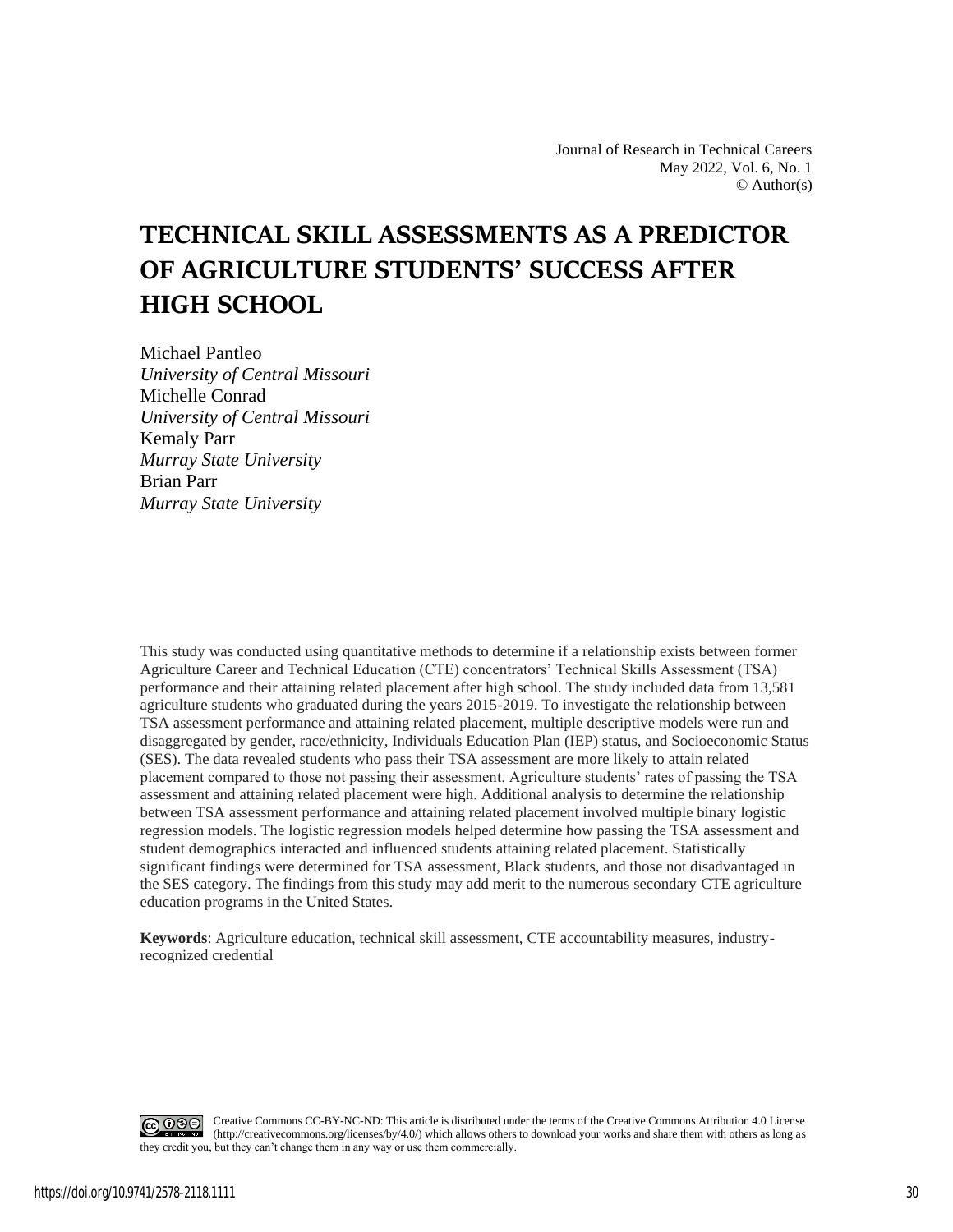# **Introduction**

Agriculture education provides a basis for career readiness through "an integrated experience for students by providing workplace skills, leadership development, and an application of academic material" (Mouser et al., 2019, p. 15). In Missouri, the assessment of workplace skills and the application of academic material culminate in the Technical Skill Assessment (TSA) towards the end of the secondary program of study. TSAs have been one of numerous accountability measures placed on Local Education Agencies (LEAs) receiving Federal Perkins funds. Perkins V officially named the Strengthening Career and Technical Education for the 21st Century Act, supplies nearly \$1.1 billion to support Career and Technical Education (CTE) programs in the United States (PL 115-224, 2018). TSA is one system of accountability to ensure an adequate return on investment.

The CTE model as a whole has proven successful by helping students engage, attend, complete, and transition into employment or post-secondary education (Bishop & Mane, 2004; Brunner et al., 2019; Closs, 2010; Dougherty, 2016; Gottfried & Plasman, 2018; Loveless, 2011; Moss, 2015). As one of multiple CTE program areas available to students across the United States, agriculture education has situated itself to be a model for offering students a path to success. Modern agriculture programs challenge students with real-life, hands-on skills in preparation for over 300 careers (Lundry et al., 2015). Industries have a need for skilled employees and offer students pathways to earning a quality living-wage without college debt (Dougherty, 2016). Plasman's (2019) study aligned with Dougherty and showed that students who concentrated in agriculture and natural resources were significantly more likely to see a \$1.80 per hour wage increase over their counterparts who did not pursue those fields of study.

When a student achieves a certain level of technical skill attainment by virtue of participating in an agriculture education program, it remains to be seen if they will reap any benefits. While that achievement might be as simple as an academic grade, it might also lead to opportunities that would otherwise not have existed. Staklis and Klein (2010) noted, "research, however, has yet to fully relate technical skill levels, as measured by high school graduates' performance on broad work readiness or narrow, occupationspecific technical skill assessments, to their subsequent employment and/or postsecondary enrollment outcomes" (p. 1). The relationship between agriculture students passing their TSA and achieving success after high school is ambiguous and merits further investigation.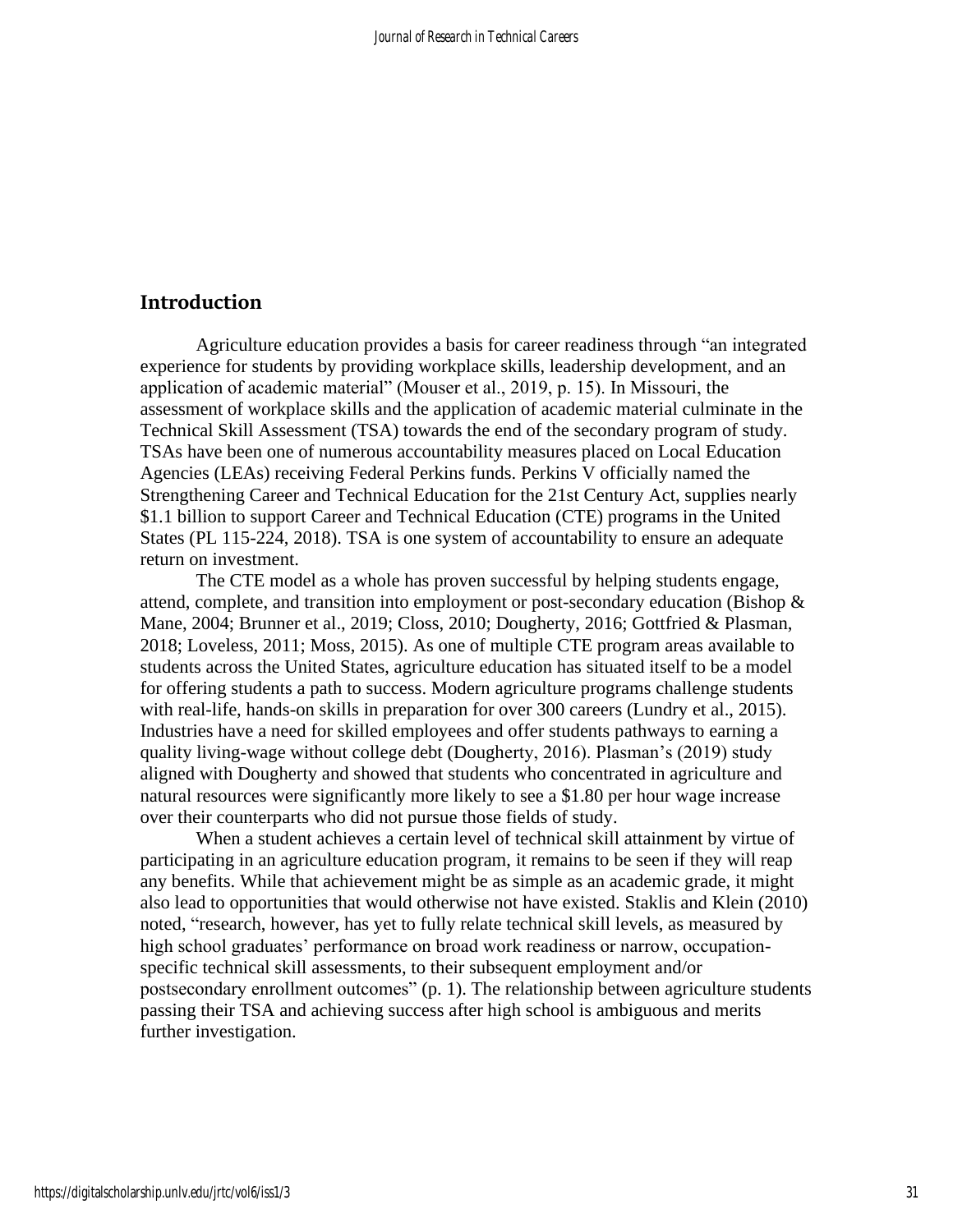## **Related Literature**

While this study focused specifically on secondary agriculture students, the broader CTE literature provided a context for how TSAs were utilized. Staklis and Klein (2010) indicated that most previous research was dedicated to the employment, earnings, and performance of a student as it relates to their assessment scores. Staklis and Klein also noted that CTE students were expected to enter the workforce after high school, and the TSA is necessary for students to demonstrate they have the knowledge and skills required. More recently, the college and career readiness movement provides the potential for college or career, as evidenced by Moss (2015) and Dougherty (2016). Both found positive results linking CTE concentrators to higher rates of enrollment in postsecondary education.

Staklis and Klein's (2010) study utilized student TSA scores and high school graduate placement status from the Pennsylvania Department of Education. Staklis and Klein were focused on determining if technical skill level or TSA assessment level could be used to predict whether or not students would enroll in post-secondary education.

Staklis and Klein (2010) identified two items of note that differed from this research. First, CTE students in Pennsylvania who were in programs with specific TSAs were given a workplace readiness assessment offered by National Occupational Competency Testing Incorporated (NOCTI). Second, Pennsylvania used four levels to categorize TSA passing, i.e., Advanced, Competent, Basic, and Below Basic, instead of a pass or fail system. Staklis and Klein determined that student TSA skill levels were positively associated with enrollment in post-secondary education. Future research was recommended to offer additional insights into the relationship between TSA and postsecondary enrollment or workforce outcomes (Staklis & Klein, 2010).

Plesnarski (2018) also conducted a study with student data from Pennsylvania and had similar findings to those of Staklis and Klein (2010). Plesnarski's findings revealed that end of program assessments were a statistically significant predictor of positive posthigh school placement. Plesnarski added a suggestion to replicate the study using additional years of data including all CTE program areas, which could have different results and might offer a more comprehensive outcome. Additionally, Plesnarski suggested disaggregating the data by student demographic and type of positive placement to determine trends (Plesnarski, 2018).

Another study conducted by Ryan (2019), utilized student data from a Missouri shared-time area career center in which Ryan served as the building administrator. The findings were positive, as Ryan noted a positive moderate correlation between students who passed their TSA and entered a field related to their CTE program area (Ryan, 2019).

Narrowing the scope of the related research to agriculture education led to the discovery of a study conducted by Nolin and Parr (2013). Language, math, and social studies scores on the Alabama high school exam were used to determine if a relationship existed. The results from the study revealed a significant relationship between the language and math scores but not social studies. Specifically, the findings revealed that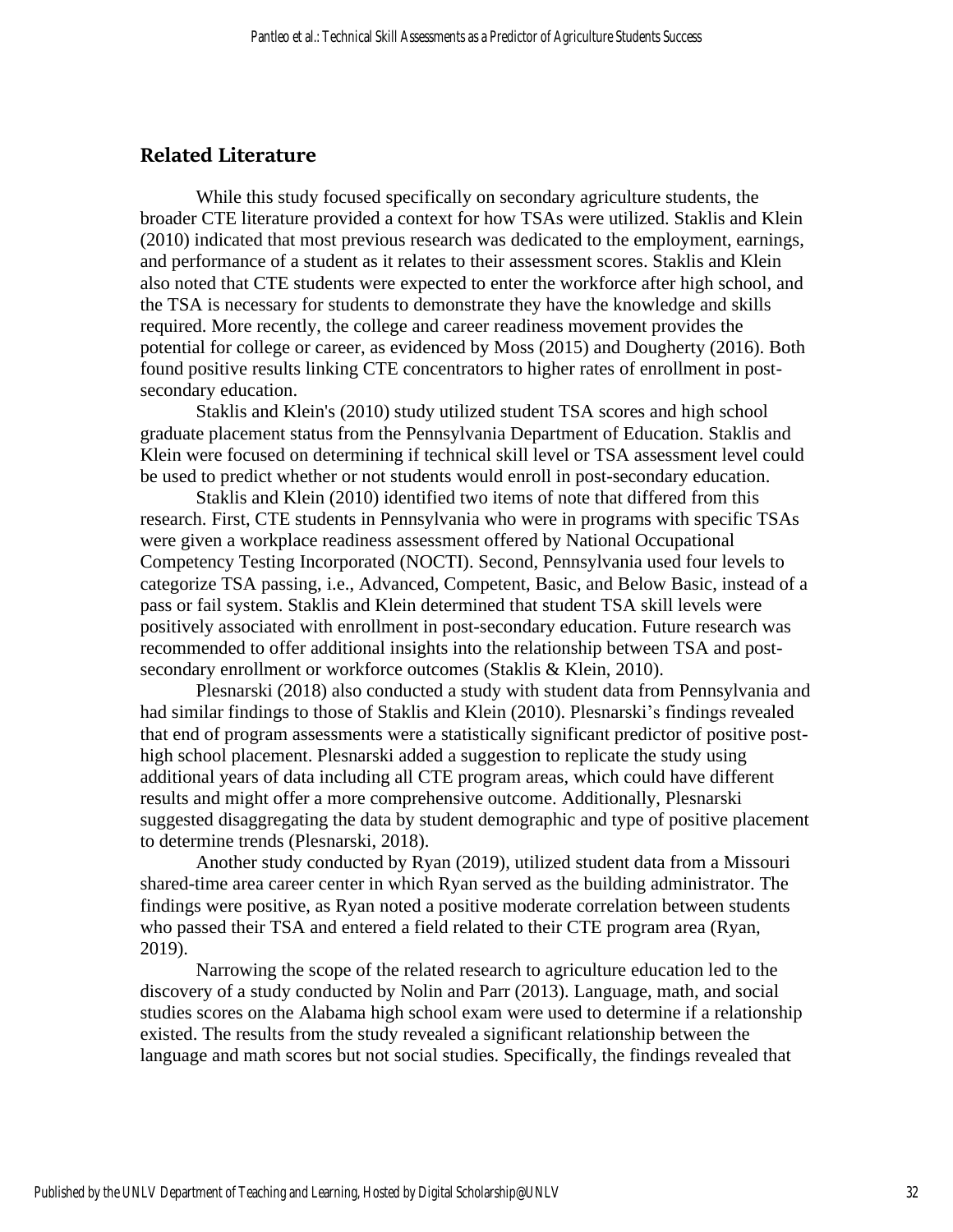the more agriculture classes a student took, the odds of them scoring higher on the language and math sections of the exam increased (Nolin & Parr, 2013).

The Staklis and Klein (2010) study previously mentioned also specifically included the pass rates of agriculture students. The five CTE program areas included in the study were agriculture, business/marketing, health occupations, occupational home economics, and trade and industrial education. Staklis and Klein's study did not present data for specific CTE program areas in the logistic regression models but did mention that scoring at the basic and advanced levels was a statistically significant predictor for agriculture students entering post-secondary education compared to those scoring at the below basic level (Staklis & Klein, 2010). Staklis and Klein emphasized the positive relationship between agriculture students scoring at the advance and basic levels and post-secondary enrollment was an exception to the overall findings in the study. Of the five CTE program areas included in the study, agriculture and occupational home economics were the only two program areas where this positive relationship was found (Staklis & Klein, 2010).

There are a small number of previous studies focused on the relationship between TSA and post-high school success (Plesnarski, 2018; Staklis & Klein, 2010). However, there have been no related studies that included the student demographic variables gender, race/ethnicity, IEP status, and socioeconomic status (SES). The interaction of these variables and how they affect students' post-high school success can be important to stakeholders in all education settings.

In Missouri, the approved TSAs for agriculture programs are the Missouri Agriculture Skill and Knowledge assessments (MOASK). The MOASK TSAs are administered through state career development events (CDE). The MOASK TSAs offered through the CDEs are coordinated and completed through cooperative agreements involving Missouri Department of Elementary and Secondary Education (MODESE) staff, agriculture educators, and Missouri Farm Bureau staff (MODESE, 2021). In the context of this study, the MOASK assessments were one and the same as TSAs.

To earn a MOASK TSA credential, students are required to pass both a written and a performance assessment. Students are eligible to earn technical skills assessment credentials in 15 areas: agriculture mechanics, agronomy, dairy cattle evaluation, dairy foods evaluation, entomology, farm business management, floriculture, forestry, grasslands, horse evaluation, livestock evaluation, meats evaluation, nursery/landscaping, poultry evaluation, and soils evaluation. Special accommodations are available and allowed for students participating in MOASK assessments. Teachers can request accommodations and modifications from the state CDE superintendent and the MODESE staff based on the student's IEP, food allergies, a physical disability or injury, etc. (MODESE, 2021).

## **Theoretical Framework**

The theoretical framework guiding this study, similar to that of Plesnarski (2018), was based on the social cognitive career theory (SCCT). SCCT was derived from Bandura's general social cognitive theory. SCCT offers a framework for career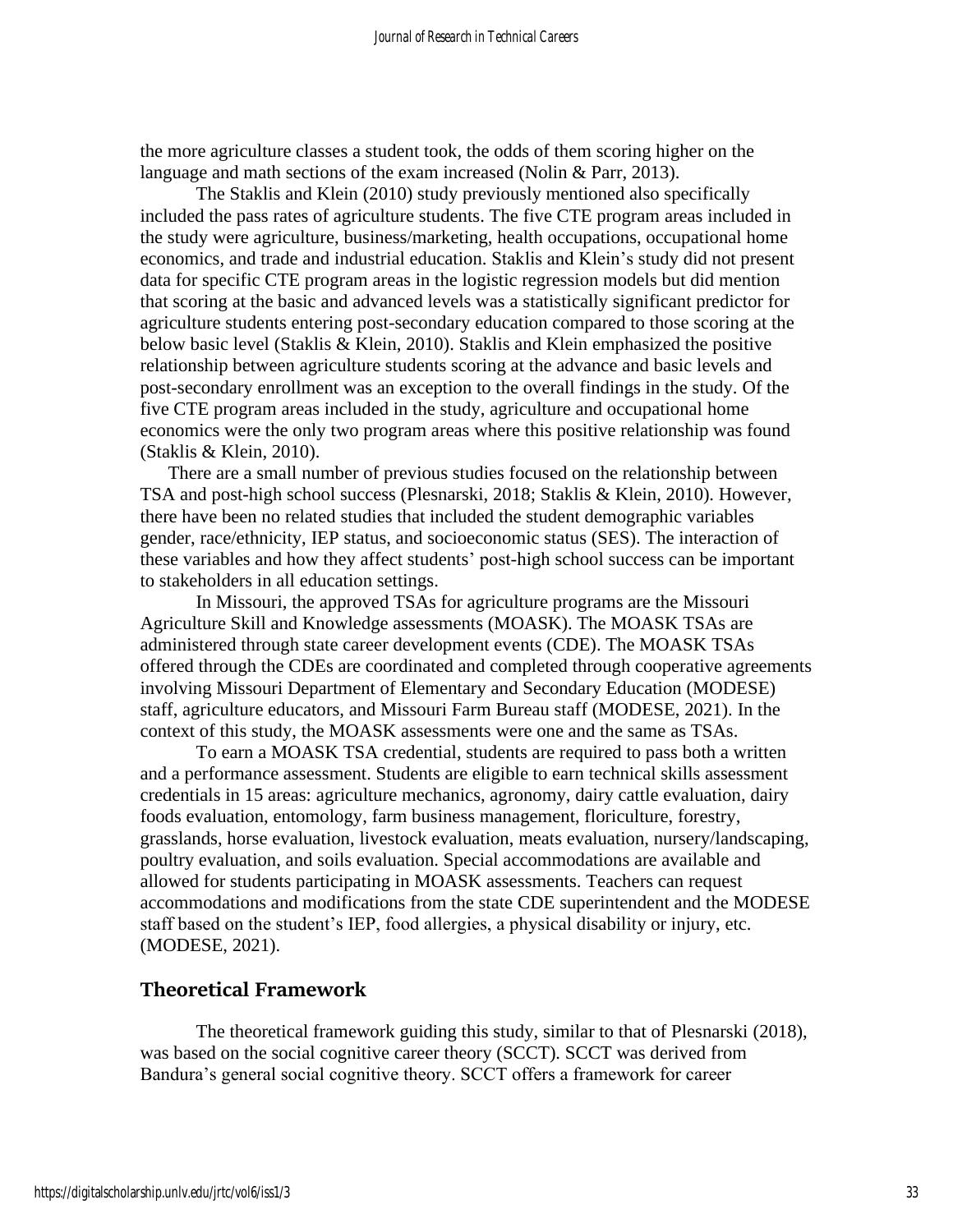development by connecting the interrelationships between educational and vocational interests, career-related choices, and performance (Brown, 1999). SCCT considers social cognitive variables (e.g., self-efficacy) and their relationship with other variables in the individual's socio-contextual environment, such as gender, race/culture, family, community, and political components (Brown, 1999).

Educational and vocational interests explained how self-efficacy, outcome expectations, and goals were key to career choice and performance (Lent et al., 1994). Students' interests develop and change multiple times, even into the later adolescent years (Lent et al., 1994). While most interests remain steady, an impactful new learning experience could still lead to changes in interests after the adolescent years (Lent et al., 1994). CTE, specifically agriculture education, has the potential to be this type of learning experience. As students move through agricultural coursework and experience success, self-efficacy as well as outcome expectations increase. These increases can change the direction of a student's career path.

Career-related choices in the SCCT build on the interest component of the model. Students' career choices are influenced more by self-efficacy beliefs, outcome expectations, or environmental factors than by interests (Lent et al., 1994). Previous studies have reported how self-efficacy relates to the decisions of high school students in pursuing careers in agriculture (Marx et al., 2014; Priest, 2008). In addition, personal traits such as gender, race, disability, personality, predispositions, and background combine to influence learning, which influences self-efficacy and outcome expectations (Lent et al., 1994). All of these factors combine to influence performance attainment (Lent et al., 1994).

Performance attainment was the most relevant and beneficial SCCT component to this study; in Missouri, when students take three courses and become agriculture concentrators, they have shown a propensity for interest in a specific career path. Their self-efficacy and determination levels would have increased, translating to students setting higher-level performance goals, which, in turn, lead to increased levels of performance or attainment (Lent et al., 1994). This was particularly important in this study when considering if passing the TSA resulted in positive post-high school success.

**Purpose of the Study**. The purpose of this study was to determine if agriculture students who passed their TSA were more likely to be placed in related employment, related post-secondary education, or the military when compared to those who did not pass their assessments. The research questions that guided this study included:

- 1. Is there a relationship between Missouri agriculture students who pass their TSA assessment and attaining employment, entering post-secondary education, or entering the military in a field related to their agriculture program?
- 2. What role does the agriculture students' demographics of gender, race/ethnicity, having or not having an individualized education plan (IEP), and being or not being disadvantaged play in influencing TSA performance and post-high school related placement?

# **Methods**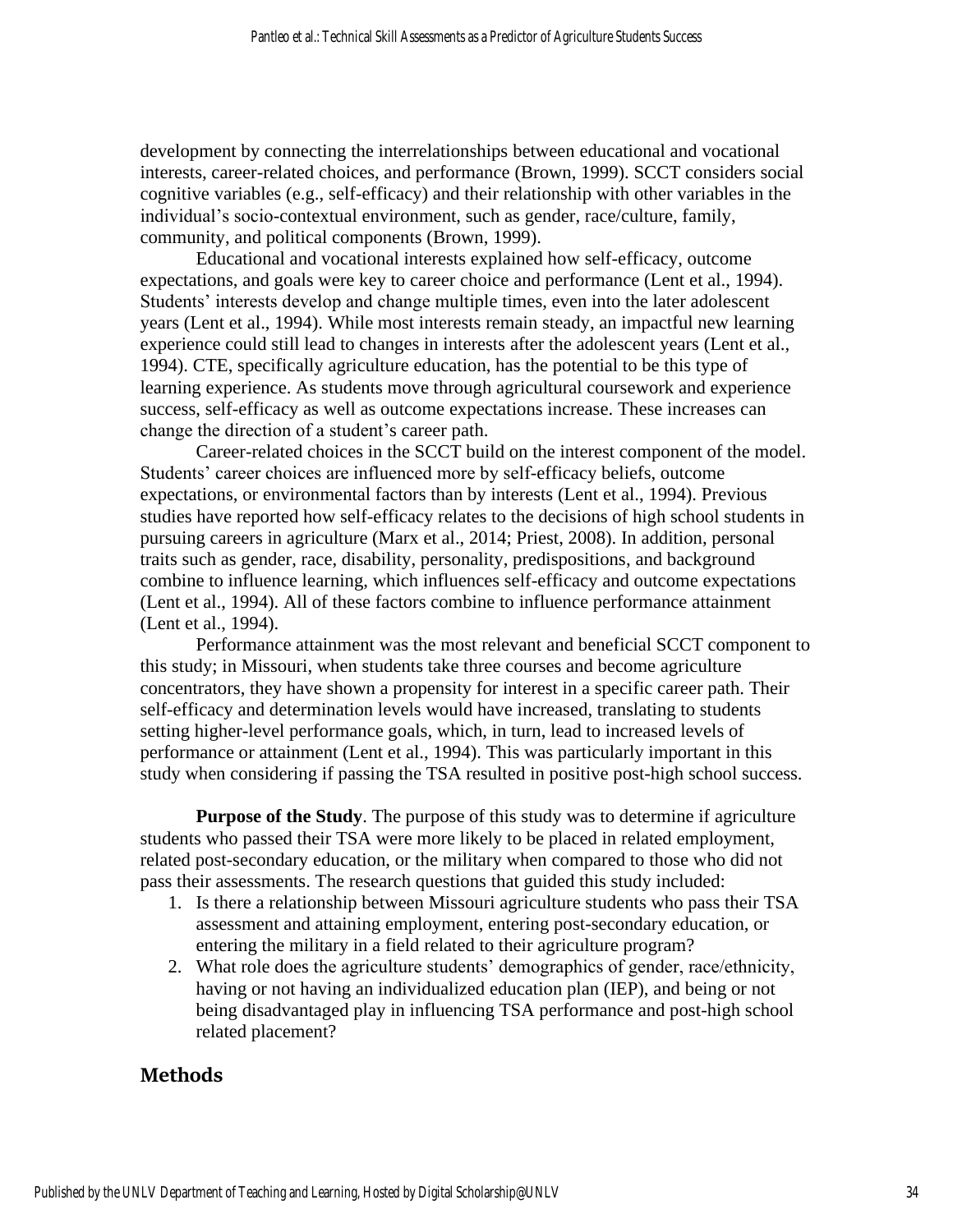This research used a quantitative research design and method of analysis to determine if a relationship existed between agriculture completers' TSA performance and post-high school related placement. For this study, an agriculture completer was defined as an agriculture concentrator who graduated from high school or received a General Education Diploma (GED) (MODESE, 2019). The study was conducted using data from the years 2015-2019. Only data from agriculture students who met the Perkins concentrator definition were included in the study. In 2015-2019, a Missouri Perkins concentrator was defined as students earning three or more CTE credits in a program study (MODESE, 2019). The definition changed to two credits in 2020 as a result of the Strengthening Career and Technical Education for the 21st Century Act (PL 115-224, 2018).

Quantitative statistical methods were used to analyze the data and interpret the results. Quantitative research uses empirical data to determine cause and effect and make predictions (Merriam & Tisdell, 2016). Since the independent variable related placement was not manipulated and it occurred in the past an ex post facto, also known as a casual comparative design, was utilized (Ravid, 2020).

Descriptive statistics were presented to describe the makeup of the study's population (*N*), consisting of Missouri agriculture students meeting the CTE concentrator definition. These data were analyzed by total participants (*N*) for five years and by participant categories (*n*) gender, race/ethnicity, IEP status, and SES. In Missouri, SES is determined by those who qualify for free and/or reduced school lunches (MODESE, 2021).

A binary logistic regression analysis was used to determine if a relationship existed between agriculture concentrators' TSA performance and post-high school related placement. According to Kleinbaum et al. (2008), "logistic regression analysis is the most popular regression technique available for modeling dichotomous dependent variables" (p. 604). Kleinbaum et al. also stated, "logistic regression helps determine how one or more independent variables are related to the probability of the occurrence of one or two possible outcomes" (p. 12). Specific to this study, the logistic regression helped determine the relationship between the independent variables of TSA performance, gender, race/ethnicity, IEP status, and SES and the dependent variable-related placement.

To address research questions one and two, TSA assessment data and related placement results were analyzed using the binary logistic regression function within SPSS (See Tables 2 and 3). The logistic regression models were used to determine the relationship between the dichotomous dependent outcome variable related placement and the dichotomous independent predictor variable TSA performance, which was pass/fail on the assessment. To address research question two, gender, race/ethnicity, IEP status, and SES were added to the models. Odds ratios (OR) and the odds percentages of attaining related placement for each model were also determined using SPSS's logistic regression functionality. Odds ratios were considered the odds of a participant attaining related placement when controlling for those who passed the TSA assessment and the other independent variables in each model. The odds ratios' percentage increases or decreases were presented to help clarify the results. To determine if the independent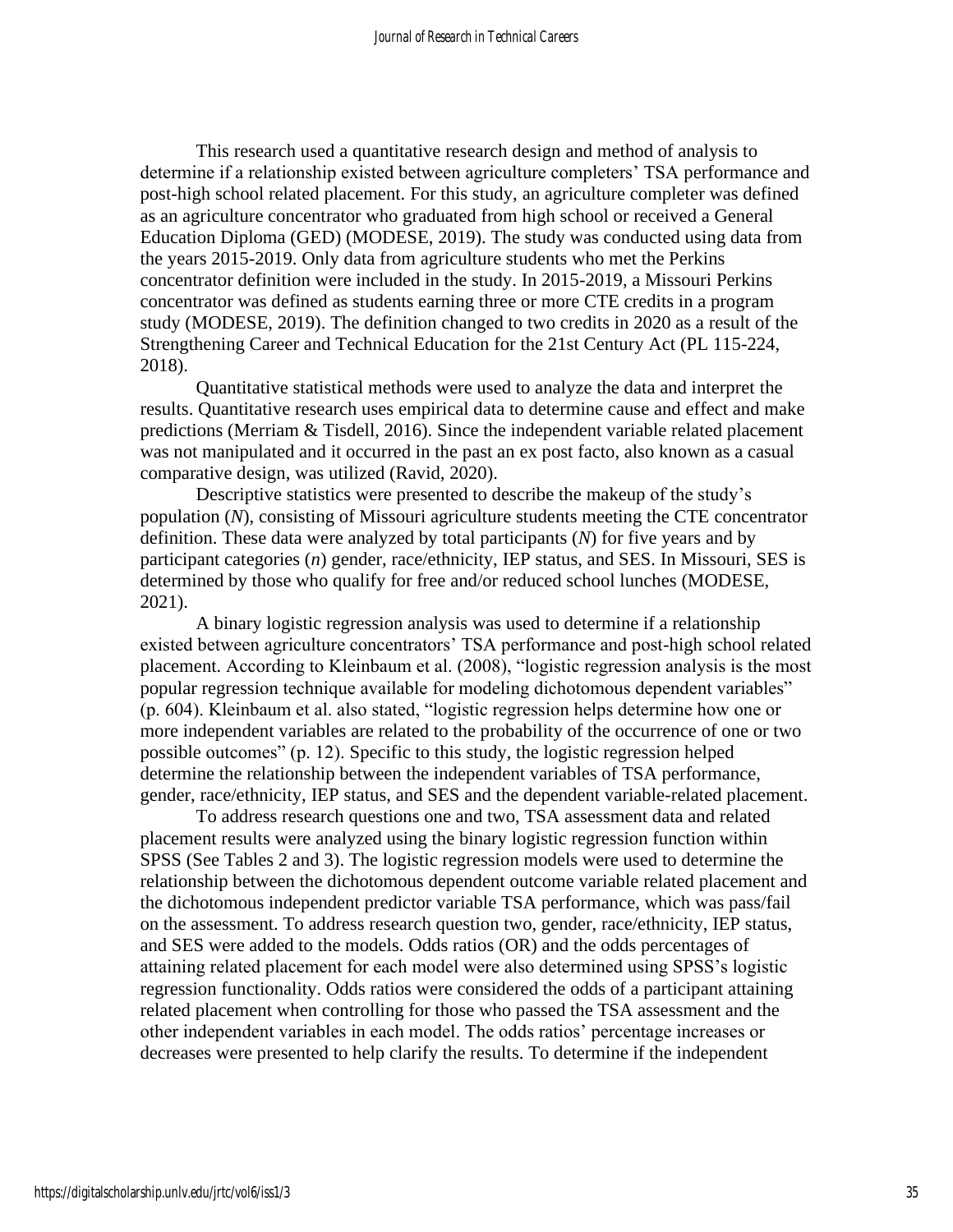variable in the logistic regression model was significant, the Wald test was utilized. For this study, Wald values less than  $p < .05$  were considered statistically significant.

**Participants.** It was determined that the data required for this study were available and could be sent with no identifiable information from the MODESE College and Career Readiness Data supervisor. An Excel spreadsheet, pre-populated with headings identical to the MODESE data file-set codes, was developed to meet the data supervisor's request. Data requested were downloaded into this spreadsheet for analysis (MODESE, 2019). After obtaining IRB approval, the data collection spreadsheet was sent to the MODESE data supervisor. The requested data were returned within one week of the request.

To be included as a participant in this study, two criteria had to be met. First, the students had to be Missouri secondary agriculture completers from the years 2015-2019. Second, the students' school districts of record had to have submitted the data required for this study to MODESE. For clarification, only students with TSA and placement status data in the MODESE database from the five years were participants in this study.

Table 1 presents a 5-year description of all the agriculture participants by student demographics, which were the independent categorical variables used in this study. The trends over the 5 years showed males as the largest participant gender,  $n = 7,460$  (55%) compared to females  $n = 6,121$  (45%). Within race/ethnicity, the largest participant group was White,  $n = 13,035$  (96%). As far as IEP status, participants without an IEP,  $n =$ 12,680 (93%) were a much larger group than those with an IEP, Finally, students not disadvantaged were a larger group of participants,  $n = 9,636$  (71%).

## **Table 1**

| Demographic       | n                  | $\%$   | Total |              |
|-------------------|--------------------|--------|-------|--------------|
| Gender            | Males              |        | 54.9  | $N = 13,581$ |
|                   | Females            | 6,121  | 45.1  |              |
| Race/Ethnicity    | Asian              | 26     | 0.2   |              |
|                   | <b>Black</b>       | 178    | 1.3   |              |
|                   | Hispanic           | 178    | 1.3   |              |
|                   | Indian             | 70     | 0.5   |              |
|                   | <b>Mixed Races</b> | 86     | 0.6   |              |
|                   | Pacific Islander   | 8      | 0.1   |              |
|                   | White              | 13,035 | 96    |              |
| <b>IEP Status</b> | No IEP             | 12,680 | 93.4  |              |
|                   | Has IEP            | 901    | 6.6   |              |
| <b>SES</b> Status | Not Disadvantaged  | 9,636  | 71    |              |
|                   | Disadvantaged      | 3,945  | 29    |              |

Description of Participants

**Variables in the Study.** The dependent variable in this study consisted of one dichotomous outcome variable, related placement. The independent variables included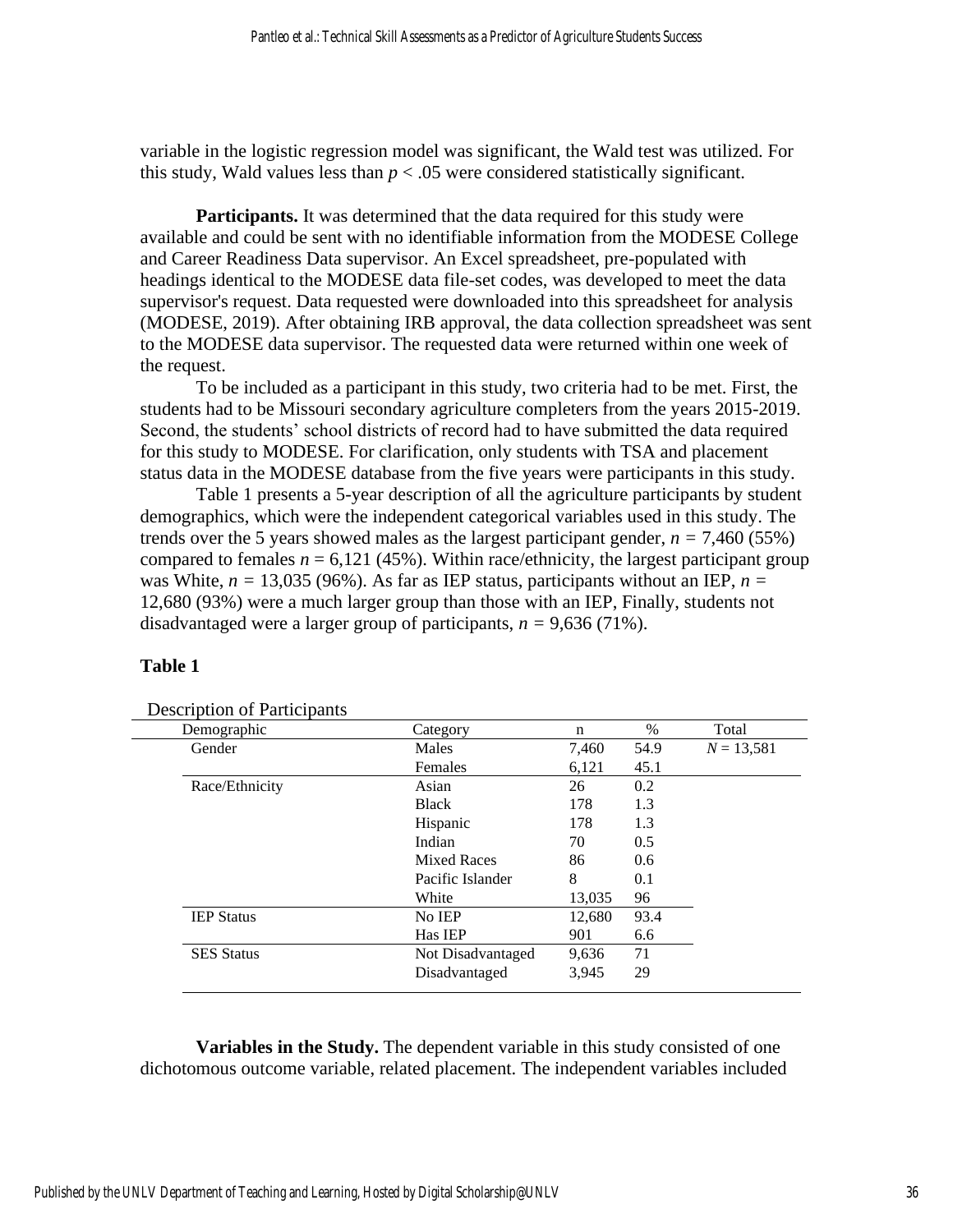one dichotomous predictor variable, TSA assessment status, and four categorical independent variables: gender, race/ethnicity, IEP status, and SES. The demographic coding was as follows: gender: females  $= 0$  and males  $= 1$ ; race/ethnicity: Asian  $= 0$ , Black = 1, Hispanic = 2, Native American (Indian) = 3, Mixed Races = 4, Pacific Islander  $(PI) = 5$ , and White = 6; IEP status: has IEP = 0 and no IEP = 1; SES status: disadvantaged  $= 0$  and not disadvantaged  $= 1$ . The White categorical variable was used as the race/ethnicity reference to which the others were compared. The TSA assessment status was coded as follows: fail  $= 0$  and pass  $= 1$ ; placement status coding: not placed in a related field  $= 0$ ; placed in a related field  $= 1$ . Data cleaning was completed on the research instrument Excel spreadsheet before uploading the data into SPSS for statistical computation.

# **Findings**

**TSA Assessment and Related Placement Performance of Agriculture Students**. To provide additional clarification before specifically addressing the research questions, TSA assessment and related placement results were analyzed using the crosstabs function within SPSS. Table 2 presents all agriculture students' TSA performance (pass or fail) and placement outcome (related or not related). When viewing all students' results for TSA performance, those passing their TSA, *n =* 11,298, was over 83% of the overall student total. Those who failed their TSA, *n* = 2,278, were almost 17% of the overall student total. This study's focus group, those students passing their TSA and attaining related placement,  $n = 8,677$ , was almost 77% of those passing the assessment. Students who failed their TSA but still attained related placement, *n* = 1,583, was almost 70% of those who failed the assessment.

## **Table 2**

|              |                    |              | Placement              |         |        |
|--------------|--------------------|--------------|------------------------|---------|--------|
|              |                    |              | <b>Not</b>             |         |        |
|              |                    |              | Related                | Related |        |
| $N = 13,581$ |                    |              | Placement<br>Placement |         | Total  |
| <b>TSA</b>   | <b>Failed Test</b> | Count        | 695                    | 1,583   | 2,278  |
|              |                    | % within TSA | 30.5%                  | 69.5%   | 100%   |
|              |                    | % within     | 20.9%                  | 15.4%   | 16.8%  |
|              |                    | Placement    |                        |         |        |
|              |                    | % of Total   | 5.1%                   | 11.7%   | 16.8%  |
|              | <b>Passed Test</b> | Count        | 2,626                  | 8,677   | 11,303 |
|              |                    | % within TSA | 23.2%                  | 76.8%   | 100.0% |
|              |                    | % within     | 79.1%                  | 84.6%   | 83.2%  |

*Results for TSA and Placement*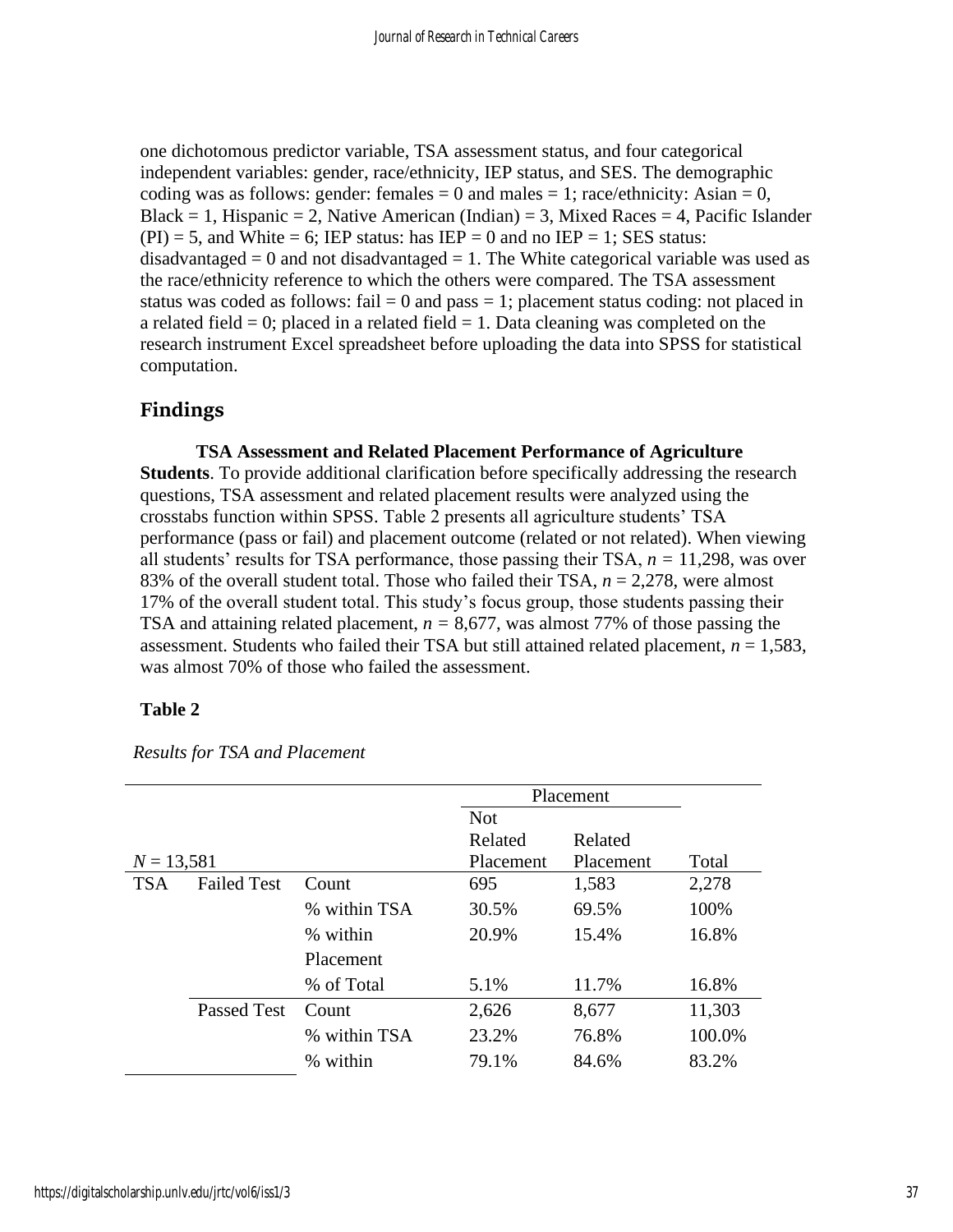|       | Placement    |       |        |        |  |  |  |  |
|-------|--------------|-------|--------|--------|--|--|--|--|
|       | % of Total   | 19.3% | 63.9%  | 83.2%  |  |  |  |  |
| Total | Count        | 3,321 | 10,260 | 13,581 |  |  |  |  |
|       | % within TSA | 24.5% | 75.5%  | 100.%  |  |  |  |  |
|       | % within     | 100.% | 100%   | 100%   |  |  |  |  |
|       | Placement    |       |        |        |  |  |  |  |
|       | % of Total   | 24.5% | 75.5%  | 100%   |  |  |  |  |

**Relationship between TSA Assessment Performance and Attaining Related Placement**. Table 3 presents the logistic regression output with related placement as the dependent outcome variable and TSA assessment, pass/fail, as the independent predictor variable. This model included all participants,  $N = 13,581$ . The logistic regression analysis to determine if there was a relationship between TSA performance (TSA) and related placement was conducted. The predictor variable, TSA, in the logistic regression analysis was found to contribute to the model. The unstandardized Beta weight for the constant was:  $B = (.975)$ ,  $SE = .047$ , Wald = 431.131,  $p < .001$ . The unstandardized Beta weight for the predictor variable TSA was:  $B = (.372)$ ,  $SE = .051$ , Wald = 53.931,  $p <$ . 001. The estimated OR favored an increase of over  $45\%$  [Exp  $(B) = 1.451$ , 95% CI (1.314, 1.602)] for attaining related placement when the TSA assessment was passed compared to it not being passed. Agriculture students who passed the TSA were 1.45 times more likely to attain related placement than those failing the assessment.

## **Table 3**

|              |            |                |      |         |    |         |        | 95% CI for<br>Exp(B)     |       | OR %<br>Incr. |
|--------------|------------|----------------|------|---------|----|---------|--------|--------------------------|-------|---------------|
| Program      | Variable   | $\overline{B}$ | S.E. | Wald    | df | Sig.    | Exp(B) | $\mathbf{H}$             | UL    | or<br>Decr.   |
| Αg           | Constant   | .975           | .047 | 431.131 |    | $.000*$ | 2.652  | $\overline{\phantom{a}}$ |       |               |
| $N = 13,581$ | <b>TSA</b> | .372           | .051 | 53.931  |    | $.000*$ | 1.451  | 1.314                    | 1.602 | 45%           |

*Logistic Regression Results* 

*Note.* TSA represents passed assessment;  $CI =$  Confidence Interval;  $LL =$  Lower Limit;  $UL =$ Upper Limit;  $OR = Odds$  Ratio;  $Exp(B) = OR$ ; Incr. = Increase; Decr. = Decrease;  $N = 13,581$  $p < .001$ .

**Relationship between TSA Assessment Performance and Attaining Related Placement when Accounting for Student Demographics**. The analysis of the second research question of this study provided insight into the effects and interaction of all the independent variables on the dependent outcome variable, attaining related placement.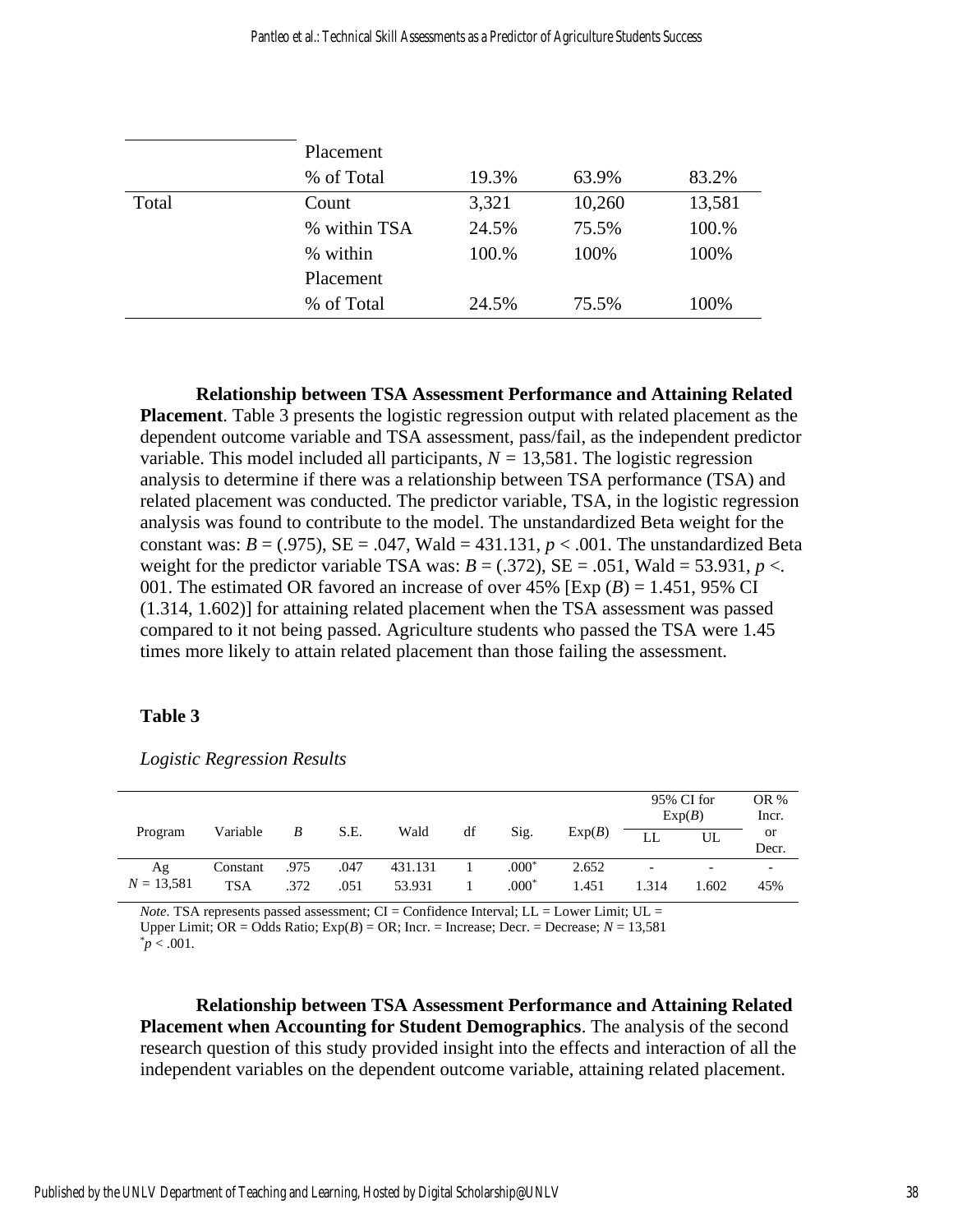This analysis contained three logistic regression models. Model A included gender and race/ethnicity. Model B added IEP status and SES to the variables in Model A. Model C added TSA assessment to the variables included in Models A and B. The models included all of the agriculture students in the study.

Table 4 presents the logistic regression results in three models or steps. Model A, containing gender and the race/ethnicity categories, revealed significant findings for male students in the gender category and Black, Hispanic, and Mixed students in the race/ethnicity category. Model A illustrates a statistically significant difference in the odds of males and females attaining related placement,  $p < .05$ . When compared to females, males were almost 1.8 times more likely to attain related placement after graduating from high school when controlling for race/ethnicity. In other words, male agriculture students' odds of attaining related placement were almost 80% higher than female agriculture students. Within the race/ethnicity category, there were three groups of students who had less than desirable results when compared to White agriculture students. Black, Hispanic, and Mixed-Race agriculture students' odds of attaining related placement decreased by factors of .62, .29, and .44 respectively compared to White agriculture students when controlling for gender.

Model B added the categorical independent variables IEP status and SES to determine the odds of agriculture students in these two categories attaining related placement. Agriculture students with IEPs, when compared to those without IEPs, had findings that were not significant  $p > 0.05$ . Agriculture students who were not disadvantaged had higher odds of attaining related placement compared to those disadvantaged. The odds ratio of 1.22 signified a 22% increase in the odds of nondisadvantaged students attaining related placement compared to those disadvantaged. By adding IEP status and SES in Model B, the odds of males attaining related placement slightly increased from 1.79 to 1.80 when controlling for race/ethnicity, IEP status, and SES.

In Model C, the independent predictor variable TSA was added. TSA represents those agriculture students who passed the TSA assessment compared to those who failed the assessment. When controlling for gender, race/ethnicity, IEP status, and SES, the odds of agriculture students who passed the TSA assessment and attained related placement increased from 1.45 times to 1.5 times higher than the odds of those who failed the assessment as found in research question one. Essentially, agriculture students who passed the TSA assessment had 50% higher odds of attaining related placement than those who failed when the demographic variables were controlled.

With TSA added in Model C, gender remained statistically significant,  $p < .05$ . The odds ratio for gender increased from 1.79 in Model A to 1.84 in Model C when controlling for race/ethnicity, IEP status, SES, and TSA. For race/ethnicity, Black and Mixed-Race agriculture students remained statistically significant,  $p < .05$ , when controlling for gender, IEP status, SES, and TSA. The odds of attaining related placement still signified a decrease in the odds when compared to White students, but the decrease slightly lessened from .373 to .419 for Black students and from .566 to .601 for Mixed-Race students. IEP status continued as not statistically significant,  $p > 0.05$ . SES remained statistically significant,  $p < .05$ , but decreased in Model C. When controlling for gender,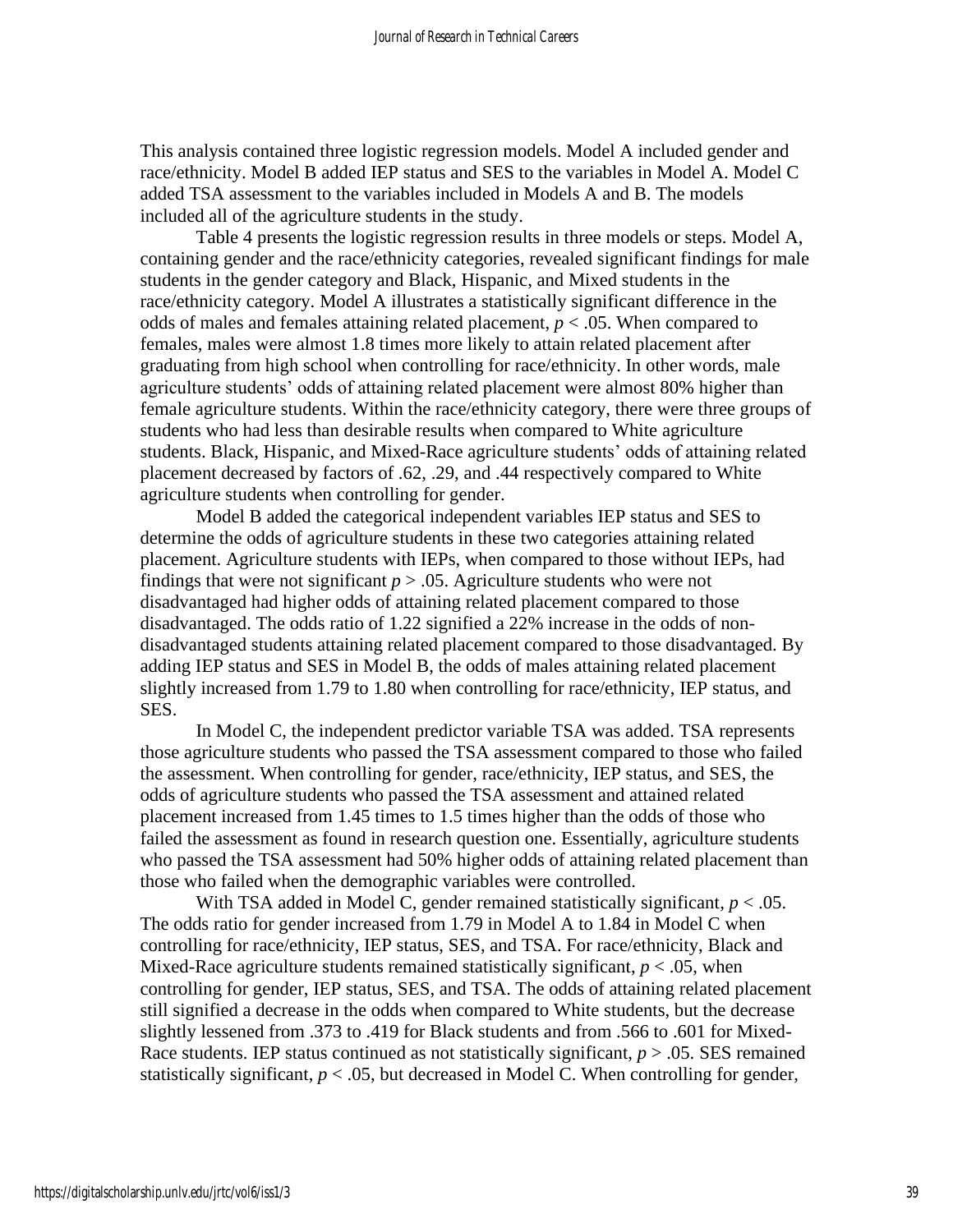race/ethnicity, IEP status, and TSA, the odds of disadvantaged students attaining related placement decreased from 1.22 (22%) in Model B to 1.19 (19%) in Model C.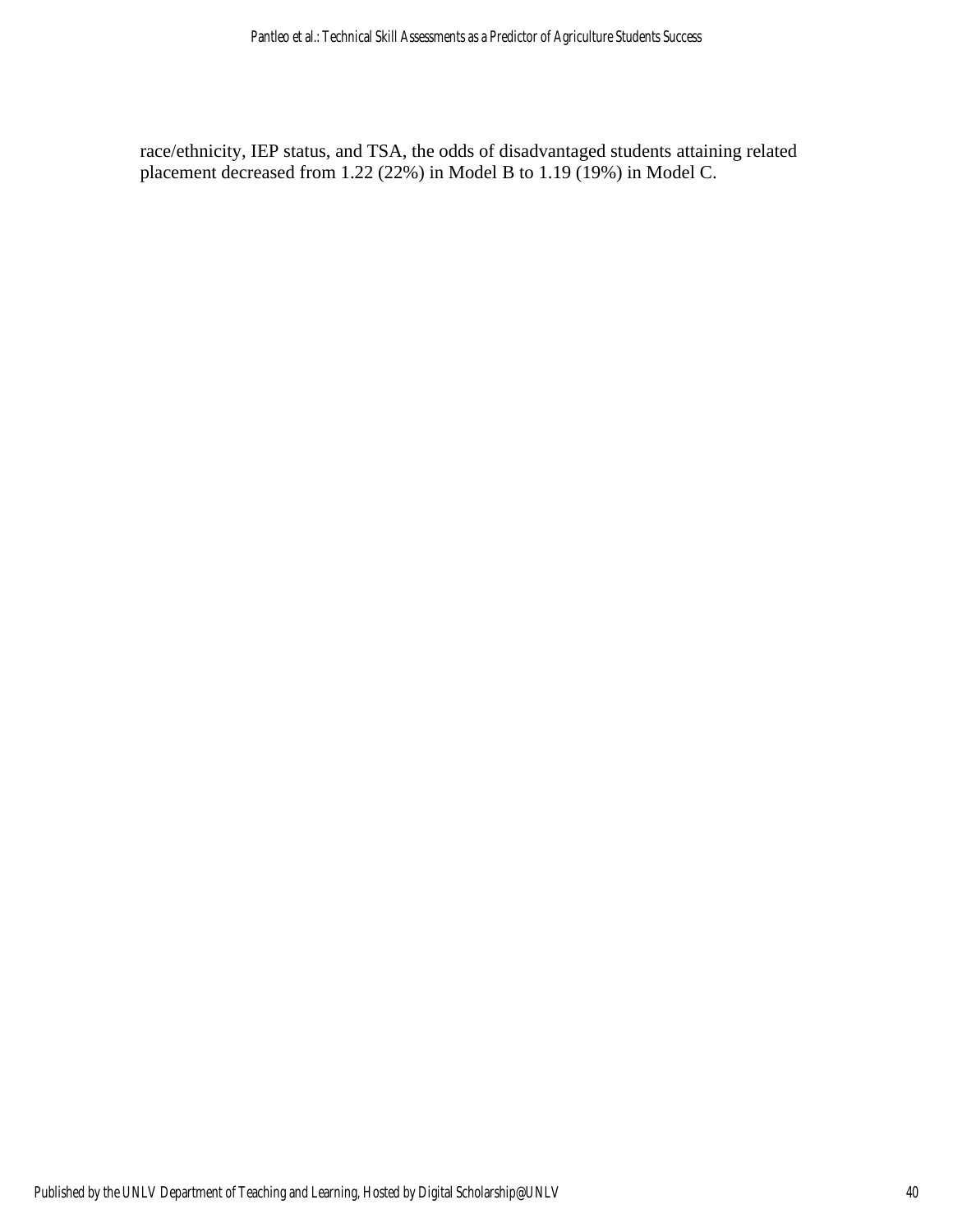## **Table 4**

|                                  | Model A |              |               | Model B |              |               | Model C |           |               |
|----------------------------------|---------|--------------|---------------|---------|--------------|---------------|---------|-----------|---------------|
| Variable                         | Odds    | <b>SE</b>    | 95% CI        | Odds    | <b>SE</b>    | 95% CI        | Odds    | <b>SE</b> | 95% CI        |
|                                  | Ratio   |              |               | Ratio   |              |               | Ratio   |           |               |
|                                  |         |              |               |         |              |               |         |           |               |
| Gender                           | 1.794*  | .040         | 1.66-1.94     | 1.80*   | .041         | $1.67 - 1.95$ | 1.84*   | .041      | 1.70-1.99     |
| $(Male = 1)$                     |         |              |               |         |              |               |         |           |               |
|                                  |         |              |               |         |              |               |         |           |               |
| Race/Ethic. <sup>1</sup>         |         |              |               |         |              |               |         |           |               |
| Asian                            | .802    | .446         | .334-1.93     | .808    | .446         | .377-1.94     | .783    | .446      | .326-1.88     |
| <b>Black</b>                     | $.373*$ | .153         | $.277 - .504$ | $.410*$ | .154         | .303-.554     | .419*   | .155      | .309-.568     |
| Hispanic                         | $.706*$ | .165         | $.511-.975$   | .753    | .166         | .544-1.04     | .763    | .166      | $.551 - 1.06$ |
| Indian                           | .864    | .267         | $.512 - 1.46$ | .882    | .268         | .522-1.49     | .906    | .268      | .535-1.53     |
| Mixed                            | .566*   | .288         | .363-.885     | $.602*$ | .229         | .385-.942     | $.601*$ | .229      | .383-.941     |
| PI                               | 1.813   | 1.07         | $.222 - 14.8$ | 2.03    | .107         | $.247 - 16.6$ | 2.06    | 1.07      | .252-16.9     |
|                                  |         |              |               |         |              |               |         |           |               |
| <b>IEP</b>                       |         |              |               | 1.08    | .082         | .917-1.26     | .994    | .083      | .845-1.17     |
| (No IEP = 1)                     |         |              |               |         |              |               |         |           |               |
|                                  |         |              |               |         |              |               |         |           |               |
| <b>SES</b>                       |         |              |               |         |              |               |         |           |               |
| (Not                             |         |              |               | $1.22*$ | .044         | 1.11-1.33     | $1.19*$ | .044      | 1.09-1.30     |
| Disadvantage                     |         |              |               |         |              |               |         |           |               |
| $= 1$                            |         |              |               |         |              |               |         |           |               |
|                                  |         |              |               |         |              |               |         |           |               |
| <b>TSA</b>                       |         |              |               |         |              |               | $1.50*$ | .052      | 1.36-1.66     |
| (Passed TSA)                     |         |              |               |         |              |               |         |           |               |
|                                  |         |              |               |         |              |               |         |           |               |
| Likelihood ratio Chi-<br>270.862 |         |              |               | 291.534 |              |               | 350.554 |           |               |
| squared                          |         |              |               |         |              |               |         |           |               |
| $N = 13,581$                     |         | $N = 13,581$ |               |         | $N = 13,581$ |               |         |           |               |

*Logistic Regression Models*

\*Significant at the  $p < .05$  level. <sup>1</sup> Omitted category: White. CI = Confidence Interval.

# **Conclusions**

In aggregate, the results revealed for research question one showed a majority of the agriculture students passed their TSA assessment and attained related placement. Missouri's agriculture education system is well organized, and most programs' curricula align with the TSA assessments. These aforementioned factors more than likely contributed to the high TSA pass rates. One interesting finding revealed that 70% of those who failed their TSA assessment still attained related placement. One factor that may have caused these high placement rates is Missouri's vast rural landscape. Numerous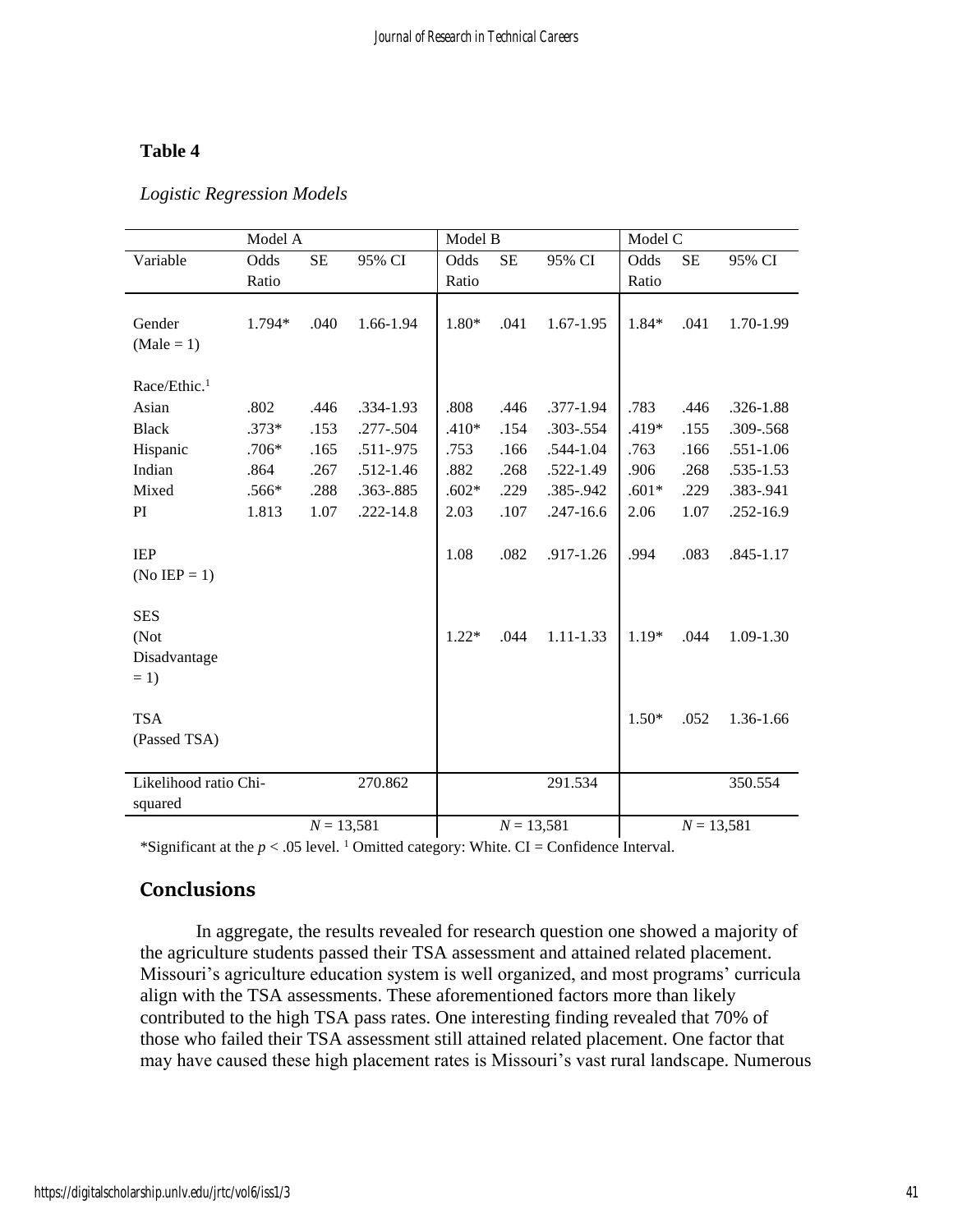farming and agribusiness employment opportunities may be beneficial to those pursuing careers in agriculture.

The logistic regression findings were extremely positive for agriculture education in Missouri. The results showing that agriculture students who passed the TSA are 45% more likely to attain related placement were significant at the  $p < .05$  level. These results even increased to 50% more likely when the demographic variables of gender, race/ethnicity, IEP, and disadvantage were controlled. These positive results were likely related to the high TSA pass rates combined with the high percentage of students attaining related placement. These two factors influenced the high odds ratios in the logistic regression model.

The three logistic regression models used to answer research question two included the student demographics also referred to as the independent categorical variables. The results from the three models demonstrated how the students' demographics interacted and affected the odds ratios of attaining related placement. The notable statistically significant finding within student demographics was the odds ratio of males attaining related placement compared to females. The 1.79 odds ratio in Model A and its increase to 1.84 in Model C indicated males in agriculture are more likely to attain related placement after high school than females when controlling for the other variables.

Black agriculture students and those of Mixed-Race had concerning results, even though there was some lessening of the odds ratio from Model A to Model C. The low TSA pass rates and the low attainment of related placement were probably driving these results. Additionally, disadvantaged students' results were concerning. The SES results from Model 3 revealed an odds ratio of 1.19, signifying 19% higher odds of attaining related placement for those not disadvantaged when compared to those disadvantaged. Another positive finding for agriculture was that throughout all three models, IEP status is not significant. This result would indicate that there was not a significant difference in overall performance between students with IEPs and those without IEPs.

#### **Discussion, Implications, and Recommendations**

Only a small number of studies exist with a focus on the relationship between CTE end of course assessments and placement after high school. This study was conducted using five years of Missouri agriculture education completer data and could potentially add to the small body of research studying agriculture education and CTE. Even though this study had positive findings similar to much of the previous research covering all CTE program areas (Plesnarski 2018; Ryan 2019; Staklis & Klein, 2010), the size, scope, and additional demographics analyzed offer significantly more insight into the relationship between agriculture education graduates' TSA performance and attaining related placement.

The findings of this study do present opportunities to celebrate Missouri's agriculture education system. There is a high level of success in helping students pass the TSA assessments, and passing the TSA is a positive predictor of attaining related placement after high school with increased odds by a factor of 1.45. This confirms the results of Plesnarski (2018), Ryan (2019), and Staklis and Klein (2010).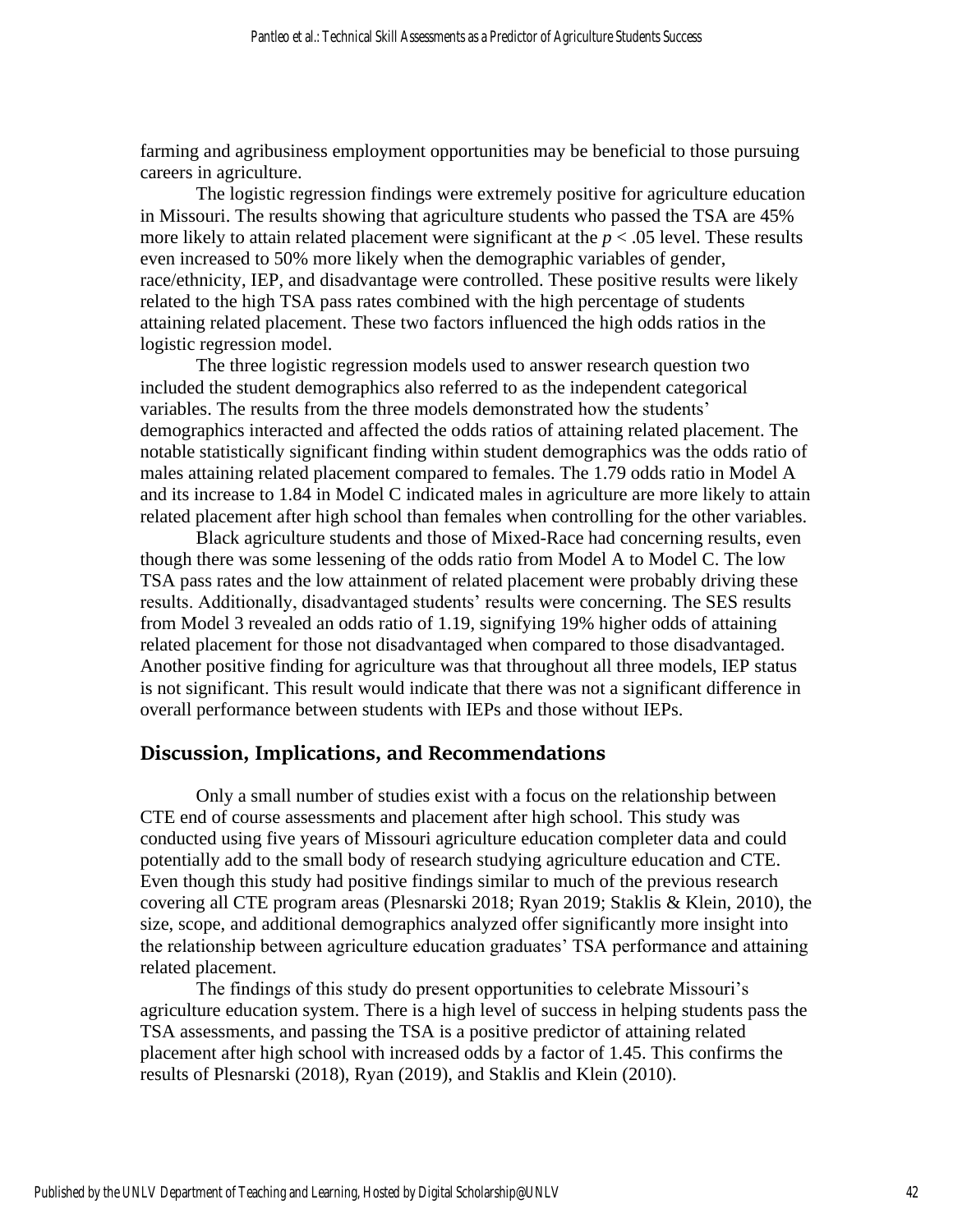Were these positive results related to aligned curricula, effective instructional practices, or possibly the amount of funding dedicated to CTE in Missouri? All or some of these factors might play a role in these results. These factors could also be the basis of future research projects to explore how these positive results are being achieved. And while the TSA is a positive predictor of attaining post-secondary positive placement, another future study could focus on students' completion of two or four-year agriculturerelated degrees.

The non-significant findings related to IEP status are another unexpected result of this study. Findings of this study revealed that equity is being achieved for students with an IEP compared to their non-IEP peers. While this might be a result of IEP students having appropriate accommodations and modifications throughout the curriculum or in the MOASK exam itself, it is unclear how IEP students are achieving related placement at the same rates as their non-IEP peers. These are issues that should be explored further in future research. There was concern, however, when IEP status was coupled with disadvantaged status. Students with IEPs and disadvantaged status had .03 decreased odds of attaining related placement. Even though this was not a large decrease, it still raised a concern that warrants further investigation. A future study analyzing the interaction effects of IEP and SES on related placement could be valuable.

Unfortunately, no previous related research specifically included agriculture students and analyzed TSA and related placement relationships by gender, race/ethnicity, IEP status, and SES status. Staklis and Klein's (2010) findings did not support this study's results for the attainment of related placement by gender. The odds of females entering post-secondary education were higher than those of males (Staklis  $&$  Klein, 2010). This study did not compare gender performance for TSA, but Staklis and Klein's results indicated females performed better on their TSAs. Mouser et al. (2019) and Dougherty (2016) analyzed gender but not by comparing each gender's performance against the other. Rather, Dougherty compared female and male CTE concentrators to non-CTE concentrators, and Mouser compared female and male agriculture students from gold and silver emblem FFA programs to female and male non-agriculture students.

There were some concerns raised in the findings of this study related to gender and race/ethnicity. Females were 1.74 to 1.84 times less likely to find related placement than their male counterparts. Black and Mixed-Race students' odds of attaining related placement decreased by factors of .373-.419 and .566-.601 respectively when compared to their White classmates. The race/ethnicity results in this study, were not supported by Staklis and Klein (2010). Additionally, the 1.22 to 1.19 odds of attaining related placement for non-disadvantaged students compared to those disadvantaged were somewhat concerning.

While gender equity has been at the forefront of career and technical education for many years, the results of this study clearly demonstrated the continued importance of focusing on this gender gap. Disadvantaged students can have multiple challenges hindering their performance, but typically CTE increases opportunities for success. CTE's underlying positive effects may be present in this study as the significant odds ratio differences were less drastic than those between gender and race/ethnicity. Missouri's race/ethnicity makeup is 82% White, followed by Black at almost 11%.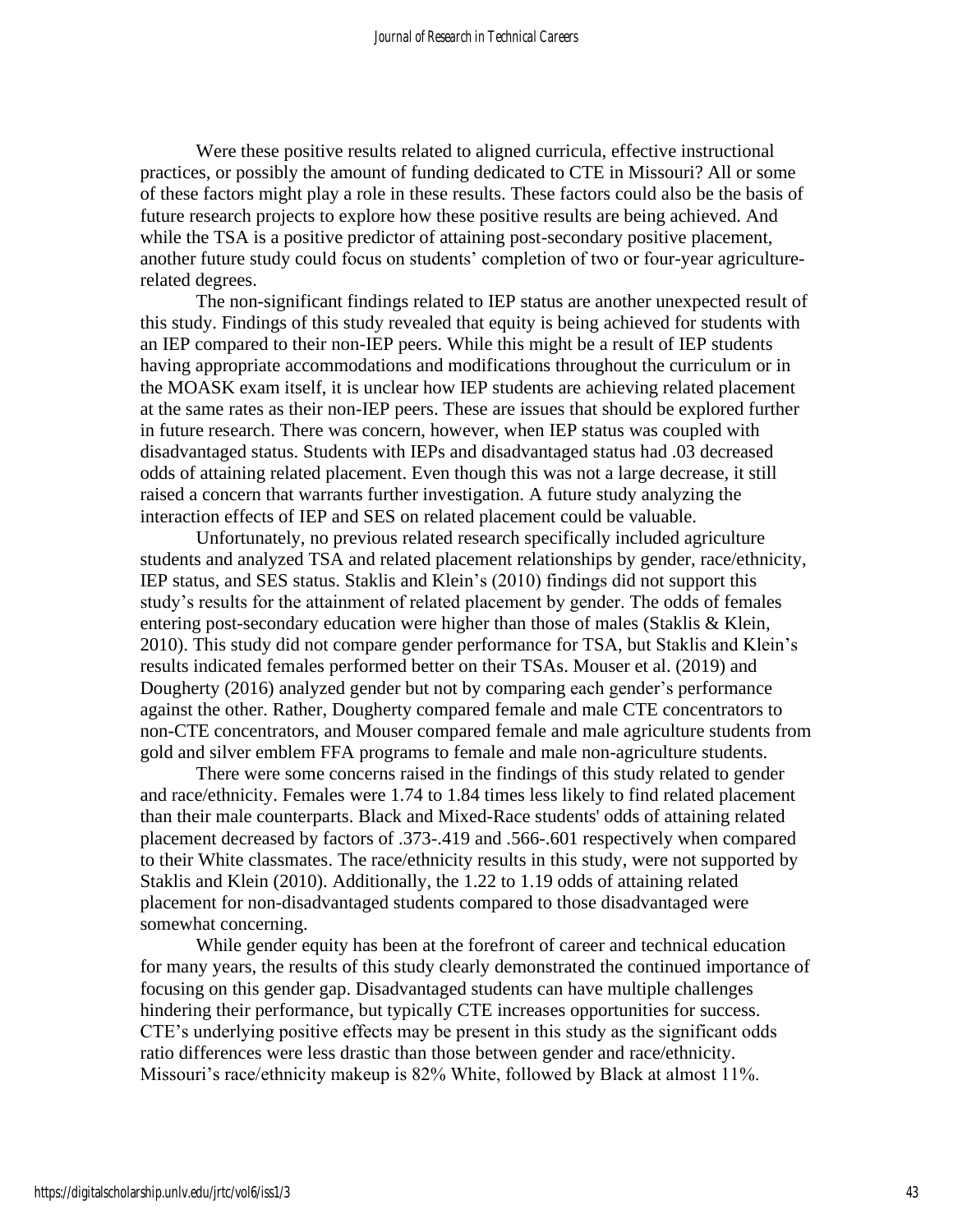Inequalities seen in this study brought to light the inequalities that continue to be seen in education systems.

Since this study only included student data from Missouri, a judgment regarding other states cannot be made. Since this study utilized five years of data, including over 13,500 students, the concerns raised about these groups of students in Missouri need further attention to determine the root causes of the underperformance. Attention also needs to be paid to whether or not gender or cultural concerns have an impact on students regarding agriculture as a career pursuit. Future research to examine these differences is needed to gain a greater understanding of these findings. A parallel study in a state where the population is more diverse may offer additional insights to address the educational needs of underrepresented populations as well.

## **Summary**

The relationship between TSA assessments and post-graduation related placement for agriculture education students in Missouri is strong. Additional research is still needed, however, on varying populations of students to ensure career readiness for all agriculture students in Missouri. This research does demonstrate that quality, industryaligned, and program specific end of course assessments, such as TSAs in Missouri, could be one of the modalities moving agriculture education to the forefront as a proven education model for student success.

## **References**

- Bishop, J., & Mane, F. (2004). The impacts of career-technical education on high school labor market success. *Economics of Education Review*, *23*(4), 381–402. <https://doi.org/10.1016/j.econedurev.2004.04.001>
- Brown, B. L. (1999). *Self-efficacy beliefs and career development*. ERIC Digest No. 205. <https://eric.ed.gov/?id=ED429187>
- Brunner, E., Dougherty, S., & Ross, S. (2019). The effects of career and technical education: Evidence from the Connecticut technical high school system. (EdWorkingPaper: 19-112).
- Closs, R. (2010). The association between career and technical education and implications for programming and attendance for secondary school students (Publication No. 3427655) [Doctoral dissertation, Walden University]. ProQuest Dissertations and Theses Global.
- Dougherty, S. M. (2016). Career and technical education in high school: Does it improve student outcomes*? Thomas B. Fordham Institute*. [https://rb.gy/cbaiog](https://fordhaminstitute.org/sites/default/files/publication/pdfs/%282016.04.07%29%20Career%20and%20Technical%20Education%20in%20High%20School.pdf)
- Gottfried, M. A., & Plasman, J. S. (2018). Linking the timing of career and technical education coursetaking with high school dropout and college-going behavior. *American Educational Research Journal*, *55*(2), 325–361. <http://doi.org/ggf5wv>
- Kleinbaum, D. G., Kupper, L. L., Nizam, A., & Muller, K.E., (2008). *Applied regression analysis and other multivariable methods* (4th ed.). Brooks/Cole Cengage Learning.
- Lent, R. W., Brown, S., & Hackett, G. (1994). Toward a unifying social cognitive theory of career and academic interest, choice, and performance. *Journal of Vocational Behavior, 45*(1), 79–122.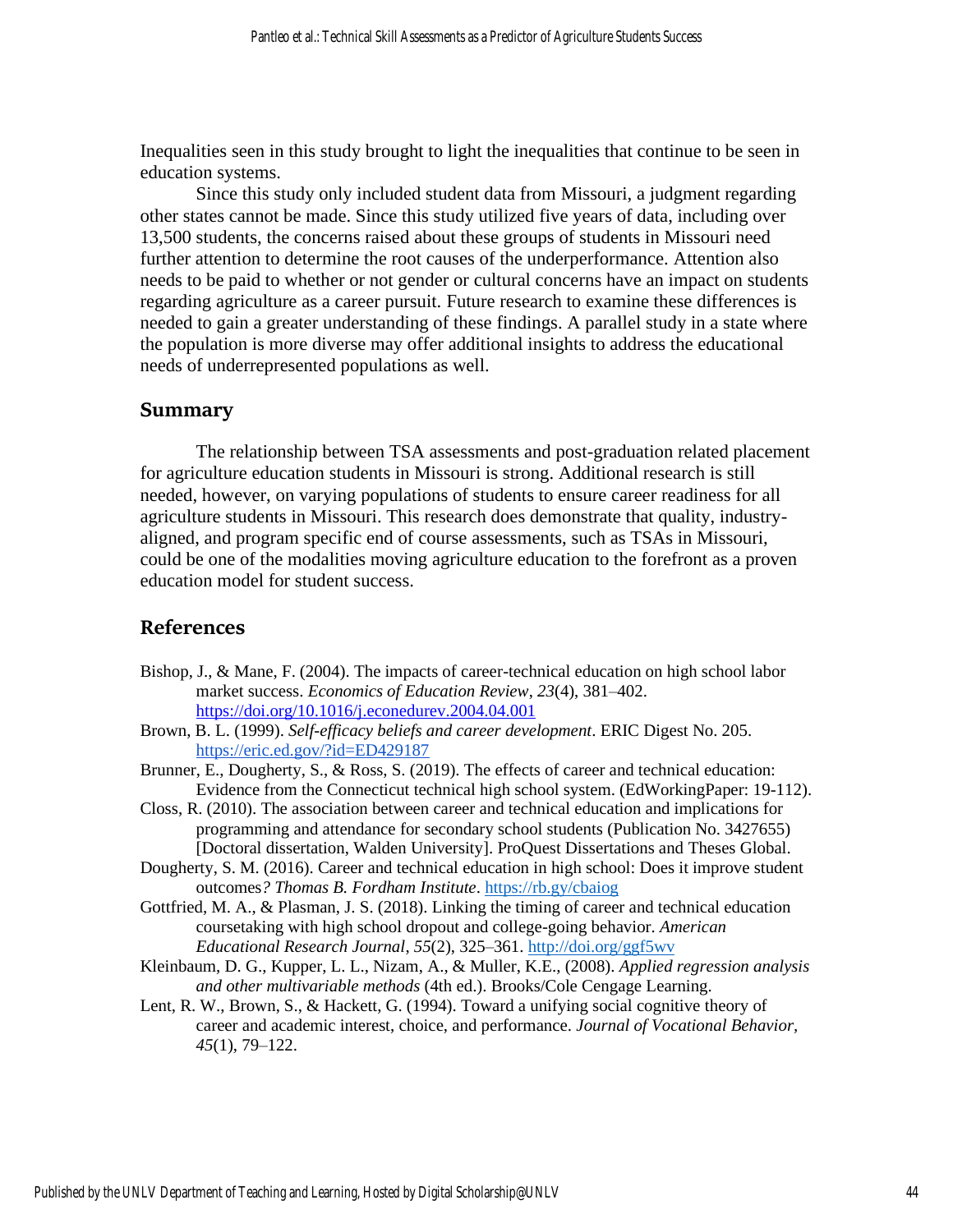- Loveless, M. (2011). *Career and technical education (CTE) graduation rates in Tennessee: A comparative study* (Publication No. 3476279) [Doctoral dissertation, East Tennessee State University]. ProQuest Dissertations and Theses Global.
- Lundry, J., Ramsey, J. W., Edwards, M. C., & Robinson, J. S. (2015). Benefits of career development events as perceived by school-based, agricultural education teachers. *Journal of Agricultural Education*, *56*(1), 43-57. DOI: 10.5032/jae.2015.01043
- Marx, A. A., Simonsen, J. C., & Kitchel, T. (2014). Secondary agricultural education program and human influences on career decision self-efficacy. *Journal of Agricultural Education, 55*(2), 214-229.
- Merriam, S. B., & Tisdell, E. J. (2016). Qualitative research: A guide to design and *implementation* (4th ed.). Jossey-Bass Publishers.
- Missouri Department of Elementary and Secondary Education (MODESE) (2019). *MSIP 5 Comprehensive Guide*. [https://dese.mo.gov/sites/MSIP5](https://dese.mo.gov/sites/default/files/MSIP5_2019_Comprehensive_Guide%2011-15-2019_1.pdf)
- Missouri Department of Elementary and Secondary Education (MODESE) (2019). Carl D. Perkins Career and Technical Education Act of 2006 Instructions for Perkins IV Secondary Accountability Reporting, 218-219. <https://dese.mo.gov/sites/default/files/perkins-iv.pdf>
- Missouri Department of Elementary and Secondary Education (MODESE). (2021). *CDE guidelines revised*.<https://dese.mo.gov/media/pdf/cde-guidelines-revised-12-15-21>
- Missouri Department of Elementary and Secondary Education (MODESE). (2021). *Core Data and MOSIS Manual*.<https://dese.mo.gov/media/pdf/core-data-and-mosis-manual>
- Moss, R. A. (2015). *The impact of secondary career and technical education on postsecondary career and educational placement* (Publication No. 10125130) [Doctoral dissertation, Lindenwood University]. ProQuest Dissertations and Theses Global.
- Mouser, D. M., Sheng, A., & Thoron, A. C. (2019). Are agriculture students more career ready? A comparative analysis of Illinois juniors. *Journal of Agricultural Education*, *60*(2), 15- 27.<https://doi.org/10.5032.jae.2019/02015>
- Nolin, J. B., & Parr, B. (2013). Utilization of a high stakes high school graduation exam to assess the impact of agricultural education: A measure of curriculum integration. *Journal of Agriculture Education*, *54*(3), 41-53. DOI: 10.5032/jae.2013.03041
- Plasman, J. S. (2019). Linking occupational concentration to hourly wages for non-college going individuals*. The Journal of Career and Technical Education*, *34*(1), 29-51. DOI: <http://doi.org/10.21061/jcte.v34i1.a2>
- Plesnarski, C. E. (2018). Measures of technical skill attainment and their predictive value on positive post-program placement of Pennsylvania secondary career and technical students (Publication No. 10841257). [Doctoral dissertation, Delaware Valley University]. ProQuest Dissertations and Theses Global.
- Priest, K. L. (2008). *The influence of learning activities on the career decision self-efficacy of high school seniors in agricultural education* [Master's thesis, University of Georgia]. [https://getd.libs.uga.edu/pdfs/priest\\_kerry\\_l\\_200808\\_mal.pdf](https://getd.libs.uga.edu/pdfs/priest_kerry_l_200808_mal.pdf)
- Ravid, R. (2020). *Practical statistics for educators* (6th ed.). Rowman & Littlefield.
- Ryan, M. D. (2019). Work readiness of career and technical education students: The relationship between technical skill attainment scores and post-graduation follow up placement rates. [Unpublished education specialist thesis]. University of Central Missouri.
- Staklis, S., & Klein, S. (2010). Technical skill attainment and post-program outcomes: An analysis of Pennsylvania secondary career and technical education graduates. National Research Center for Career and Technical Education. <http://eric.ed.gov/?id=ED521333>